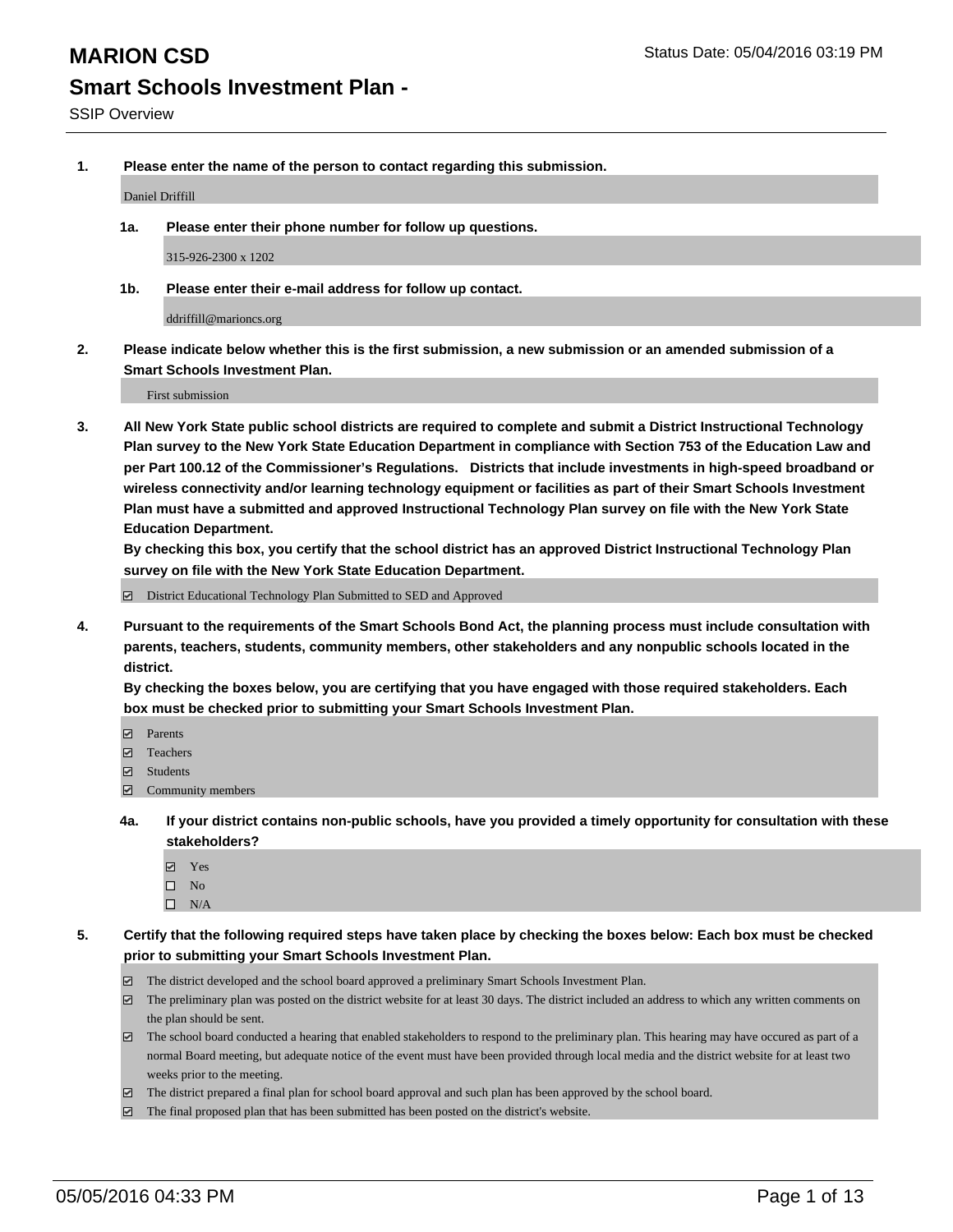**5a. Please upload the proposed Smart Schools Investment Plan (SSIP) that was posted on the district's website. Note that this should be different than your recently submitted Educational Technology Survey. The Final SSIP, as approved by the School Board, should also be posted on the website and remain there during the course of the projects contained therein.**

Marion\_SSBAIP\_Summary.pdf smart schools bond act.pptx

**6. Please enter an estimate of the total number of students and staff that will benefit from this Smart Schools Investment Plan based on the cumulative projects submitted to date.**

950

**7. An LEA/School District may partner with one or more other LEA/School Districts to form a consortium to pool Smart Schools Bond Act funds for a project that meets all other Smart School Bond Act requirements. Each school district participating in the consortium will need to file an approved Smart Schools Investment Plan for the project and submit a signed Memorandum of Understanding that sets forth the details of the consortium including the roles of each respective district.**

 $\Box$  The district plans to participate in a consortium to partner with other school district(s) to implement a Smart Schools project.

**8. Please enter the name and 6-digit SED Code for each LEA/School District participating in the Consortium.**

| <b>Partner LEA/District</b> | <b>ISED BEDS Code</b> |
|-----------------------------|-----------------------|
| (No Response)               | (No Response)         |

**9. Please upload a signed Memorandum of Understanding with all of the participating Consortium partners.**

(No Response)

**10. Your district's Smart Schools Bond Act Allocation is:**

\$1,038,923

**11. Enter the budget sub-allocations by category that you are submitting for approval at this time. If you are not budgeting SSBA funds for a category, please enter 0 (zero.) If the value entered is \$0, you will not be required to complete that survey question.**

|                                       | Sub-<br>Allocations |
|---------------------------------------|---------------------|
| <b>School Connectivity</b>            | 621,000             |
| Connectivity Projects for Communities | $\Omega$            |
| <b>Classroom Technology</b>           | 155,838             |
| Pre-Kindergarten Classrooms           | $\Omega$            |
| Replace Transportable Classrooms      | 0                   |
| High-Tech Security Features           | 0                   |
| Totals:                               | 776,838.00          |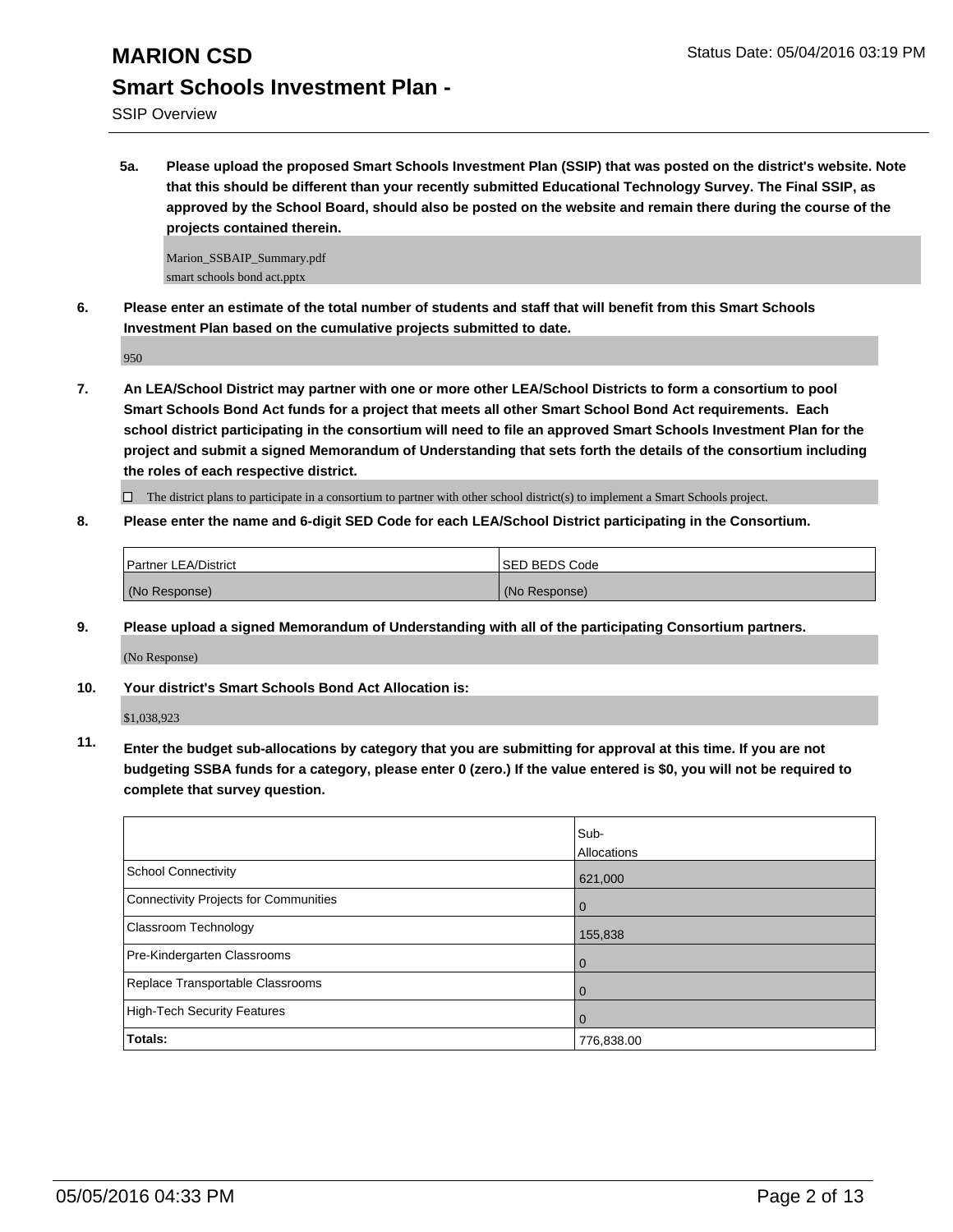- **1. In order for students and faculty to receive the maximum benefit from the technology made available under the Smart Schools Bond Act, their school buildings must possess sufficient connectivity infrastructure to ensure that devices can be used during the school day. Smart Schools Investment Plans must demonstrate that:**
	- **sufficient infrastructure that meets the Federal Communications Commission's 100 Mbps per 1,000 students standard currently exists in the buildings where new devices will be deployed, or**
	- **is a planned use of a portion of Smart Schools Bond Act funds, or**
	- **is under development through another funding source.**

**Smart Schools Bond Act funds used for technology infrastructure or classroom technology investments must increase the number of school buildings that meet or exceed the minimum speed standard of 100 Mbps per 1,000 students and staff within 12 months. This standard may be met on either a contracted 24/7 firm service or a "burstable" capability. If the standard is met under the burstable criteria, it must be:**

**1. Specifically codified in a service contract with a provider, and**

**2. Guaranteed to be available to all students and devices as needed, particularly during periods of high demand, such as computer-based testing (CBT) periods.**

**Please describe how your district already meets or is planning to meet this standard within 12 months of plan submission.**

We will meet this standard through continued use of our BOCES' broadband access, but further boost our realized down/up speeds by upgrading our network architecture through state-of-the-art 802.11ac compatibility, enhanced network architecture to reduce the potential of downtime, consolidate our switch fleet to be a single vendor design, and improve the security of our broadband by throttling the guest wireless bandwidth from data intensive applications like video streaming.

#### **1a. If a district believes that it will be impossible to meet this standard within 12 months, it may apply for a waiver of this requirement, as described on the Smart Schools website. The waiver must be filed and approved by SED prior to submitting this survey.**

By checking this box, you are certifying that the school district has an approved waiver of this requirement on file with the New York State Education Department.

#### **2. Connectivity Speed Calculator (Required)**

|                         | Number of<br><b>Students</b> | Multiply by<br>100 Kbps | Divide by 1000 Current Speed<br>lto Convert to<br>Required<br>Speed in Mb | lin Mb | Expected<br>Speed to be<br>Attained Within   Required<br>12 Months | <b>Expected Date</b><br>l When<br>Speed Will be<br>Met |
|-------------------------|------------------------------|-------------------------|---------------------------------------------------------------------------|--------|--------------------------------------------------------------------|--------------------------------------------------------|
| <b>Calculated Speed</b> | 738                          | 73.800                  | 73.8                                                                      | 181    | (No<br>Response)                                                   | l (No<br>Response)                                     |

#### **3. Briefly describe how you intend to use Smart Schools Bond Act funds for high-speed broadband and/or wireless connectivity projects in school buildings.**

The funds will be primarily utilized to fully upgrade and future-proof the district's networking architecture. This is through servers, switch replacement, and access points in the district's high school and elementary school. Currently the buildings do not adequate access points, in density coverage nor network technology. We also want to establish a second SSID for guests on campus that allows for public Internet access. With this in mind, we plan on managing bandwidth allocations for our secure network with more throughput allowed.

We will continue to rely on our ISP's robust network speed, but if our outdated equipment can't pass along that broadband connectivity, the speed defaults to the weakest chain in the link and in-class performance suffers. If teachers aren't enpowered to use technology with more integration in mind, they will not be comfortable with the long-term viability of the option, which is simply not an acceptable outcome in today's fast-paced educational environment.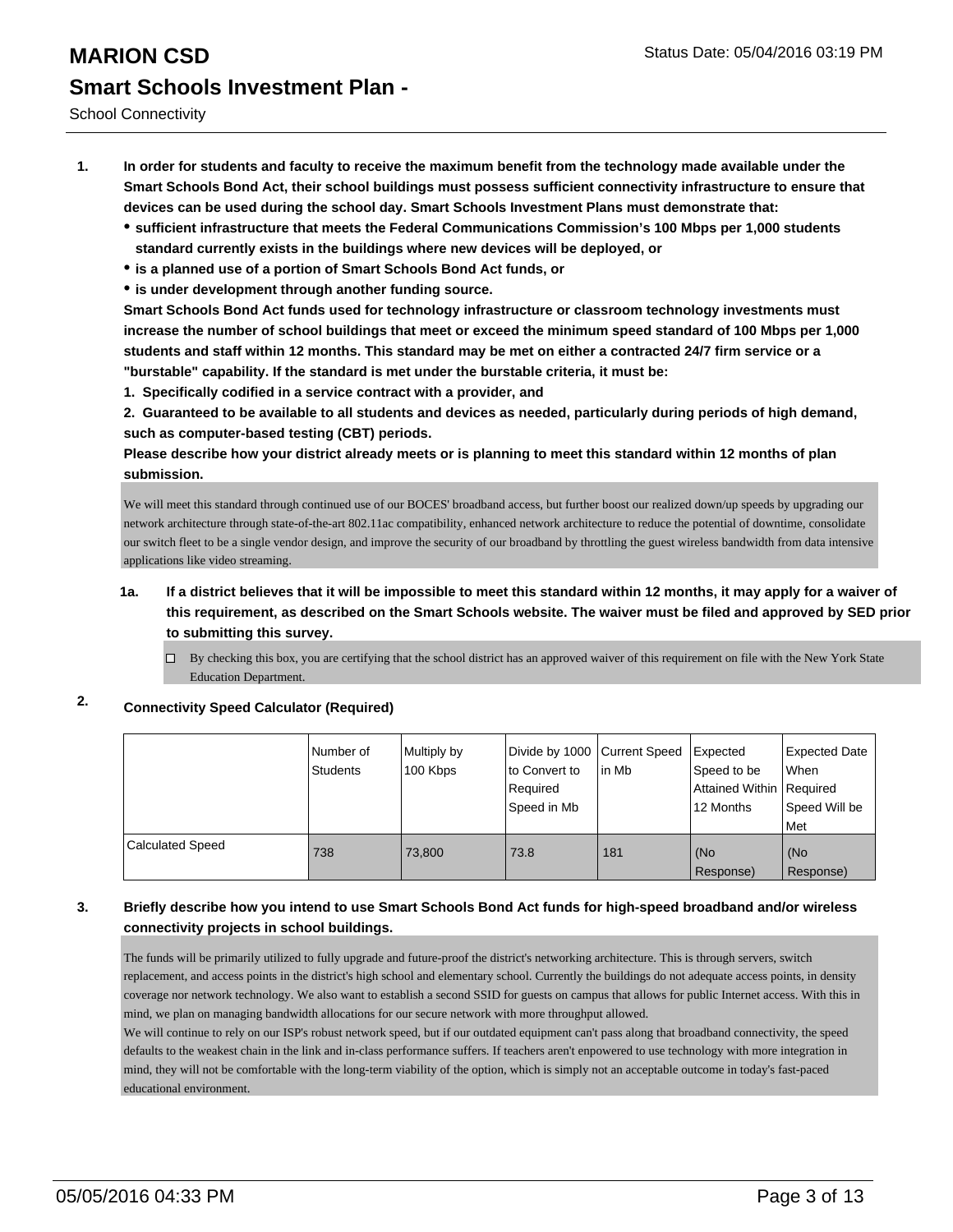School Connectivity

**4. Briefly describe the linkage between the district's District Instructional Technology Plan and the proposed projects. (There should be a link between your response to this question and your response to Question 1 in Part E. Curriculum and Instruction "What are the district's plans to use digital connectivity and technology to improve teaching and learning?)**

The district is heavily invested in the notion of personalized learning for each student K-12. This initiative requires the full adoption and teacher embrace of technology inside and outside of the classroom. Daily instruction has come to rely upon the "flipped" model of educational integration in school and when not in school, this methodology requires online learning platforms, physical device equipment, and robust network infrastructure to enable active student learning and achievement.

The advent of personalized learning allows for each student to maintain growth targets individually without constant teacher intervention. Our current access point infrastructure is currently saturated with a classroom full of devices, let alone bring your own devices that are inevitable in today's device-rich environment.

**5. If the district wishes to have students and staff access the Internet from wireless devices within the school building, or in close proximity to it, it must first ensure that it has a robust Wi-Fi network in place that has sufficient bandwidth to meet user demand.**

**Please describe how you have quantified this demand and how you plan to meet this demand.**

We have looked at best practices in private industry and other public school environments to determine recommended device to access point ratios and ensuring that access points are strategically deployed to allow for access, especially in high density areas like the auditorium and gymnasium. As aforementioned, we will subscribe to the latest wireless dual-band technologies, endpoint encryption on guest BYOD phones/tablets/laptops, and manage bandwidth most appropriately toward academic endeavors.

We will also utilize Wi-Fi analyzer applications to test zones, routinely meet to discuss traffic analytics, and secure user feedback by way of satisfaction assessments. We have outlined a tentative plan and secured equipment quotes from various vendors in the development of quantifying this effort.

**6. As indicated on Page 5 of the guidance, the Office of Facilities Planning will have to conduct a preliminary review of all capital projects, including connectivity projects.**

| Project Number        |
|-----------------------|
| 65-07-01-04-7-999-SB1 |
| (No Response)         |

**7. Certain high-tech security and connectivity infrastructure projects may be eligible for an expedited review process as determined by the Office of Facilities Planning.**

#### **Was your project deemed eligible for streamlined review?**

Yes

**7a. Districts that choose the Streamlined Review Process will be required to certify that they have reviewed all installations with their licensed architect or engineer of record and provide that person's name and license number.**

**The licensed professional must review the products and proposed method of installation prior to implementation and review the work during and after completion in order to affirm that the work was code-compliant, if requested.**

 $\Box$  I certify that I have reviewed all installations with a licensed architect or engineer of record.

**8. Include the name and license number of the architect or engineer of record.**

| Name            | License Number |
|-----------------|----------------|
| Gian-Paul Piane | 25315          |

**9. If you are submitting an allocation for School Connectivity complete this table.**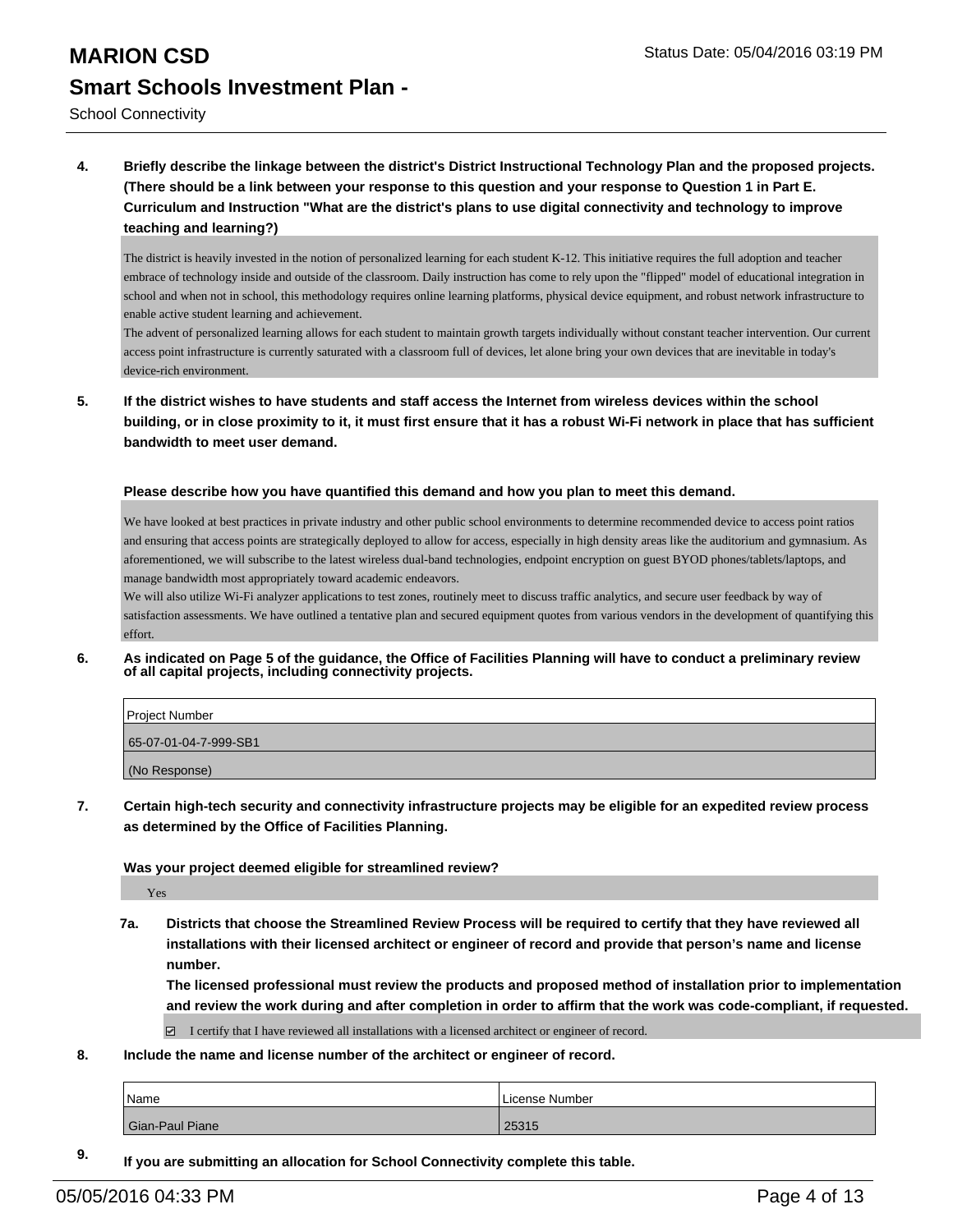**Note that the calculated Total at the bottom of the table must equal the Total allocation for this category that you entered in the SSIP Overview overall budget.** 

|                                            | Sub-<br>Allocation |
|--------------------------------------------|--------------------|
| Network/Access Costs                       | 476,000            |
| <b>Outside Plant Costs</b>                 | $\overline{0}$     |
| School Internal Connections and Components | $\overline{0}$     |
| Professional Services                      | 145,000            |
| Testing                                    | (No Response)      |
| <b>Other Upfront Costs</b>                 | (No Response)      |
| <b>Other Costs</b>                         | $\overline{0}$     |
| Totals:                                    | 621,000.00         |

| Select the allowable expenditure | Item to be purchased | Quantity      | Cost per Item | <b>Total Cost</b> |
|----------------------------------|----------------------|---------------|---------------|-------------------|
| type.                            |                      |               |               |                   |
| Repeat to add another item under |                      |               |               |                   |
| each type.                       |                      |               |               |                   |
| (No Response)                    | (No Response)        | (No Response) | (No Response) | (No Response)     |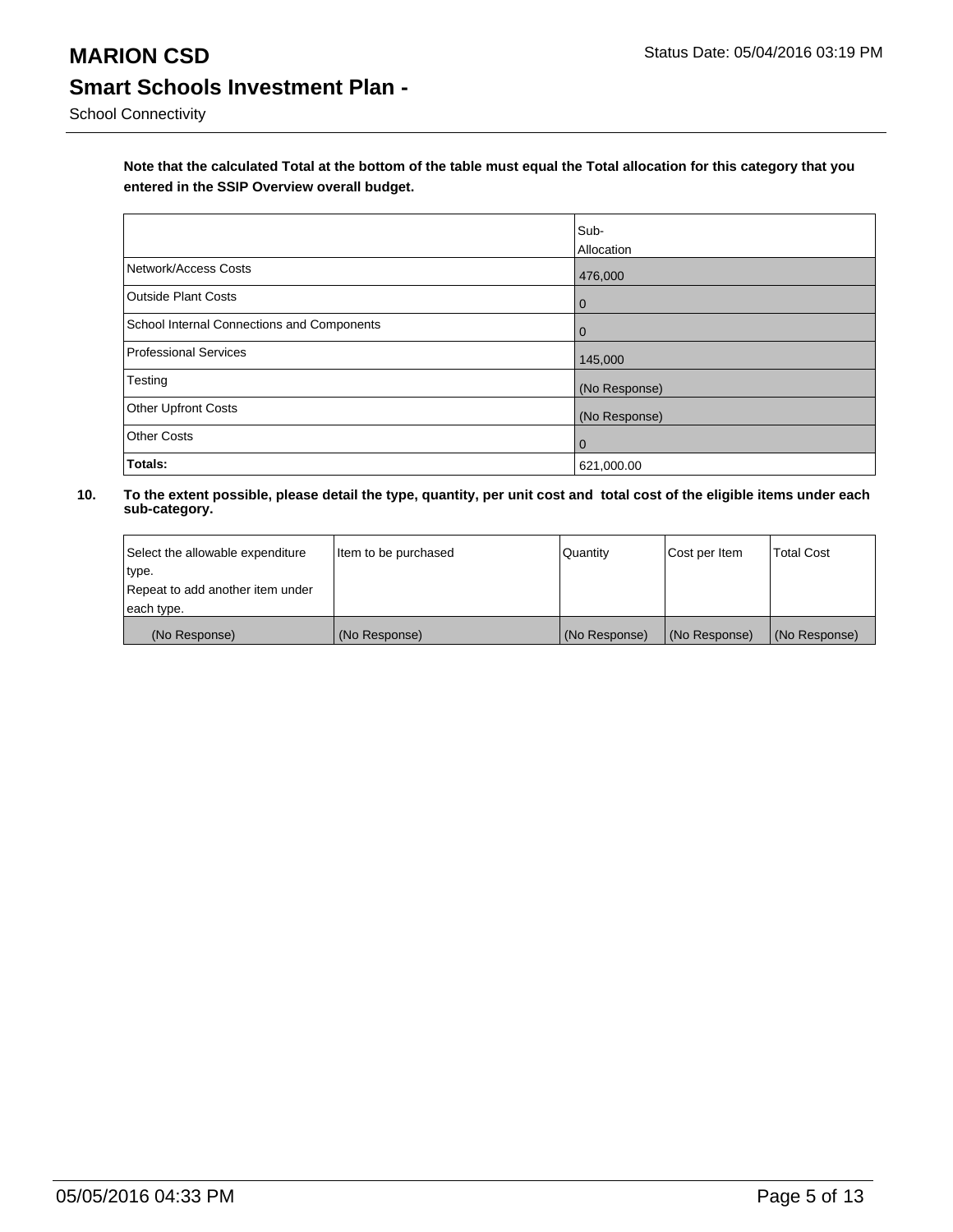Community Connectivity (Broadband and Wireless)

**1. Briefly describe how you intend to use Smart Schools Bond Act funds for high-speed broadband and/or wireless connectivity projects in the community.**

(No Response)

**2. Please describe how the proposed project(s) will promote student achievement and increase student and/or staff access to the Internet in a manner that enhances student learning and/or instruction outside of the school day and/or school building.**

(No Response)

**3. Community connectivity projects must comply with all the necessary local building codes and regulations (building and related permits are not required prior to plan submission).**

 $\Box$  I certify that we will comply with all the necessary local building codes and regulations.

**4. Please describe the physical location of the proposed investment.**

(No Response)

**5. Please provide the initial list of partners participating in the Community Connectivity Broadband Project, along with their Federal Tax Identification (Employer Identification) number.**

| <b>Project Partners</b> | <b>IFederal ID#</b> |
|-------------------------|---------------------|
| (No Response)           | (No Response)       |

**6. If you are submitting an allocation for Community Connectivity, complete this table.**

**Note that the calculated Total at the bottom of the table must equal the Total allocation for this category that you entered in the SSIP Overview overall budget.**

|                                    | Sub-Allocation |
|------------------------------------|----------------|
| Network/Access Costs               | (No Response)  |
| Outside Plant Costs                | (No Response)  |
| <b>Tower Costs</b>                 | (No Response)  |
| <b>Customer Premises Equipment</b> | (No Response)  |
| Professional Services              | (No Response)  |
| Testing                            | (No Response)  |
| <b>Other Upfront Costs</b>         | (No Response)  |
| Other Costs                        | (No Response)  |
| Totals:                            |                |

| Select the allowable expenditure | litem to be purchased | Quantity      | Cost per Item | <b>Total Cost</b> |
|----------------------------------|-----------------------|---------------|---------------|-------------------|
| type.                            |                       |               |               |                   |
| Repeat to add another item under |                       |               |               |                   |
| each type.                       |                       |               |               |                   |
| (No Response)                    | (No Response)         | (No Response) | (No Response) | (No Response)     |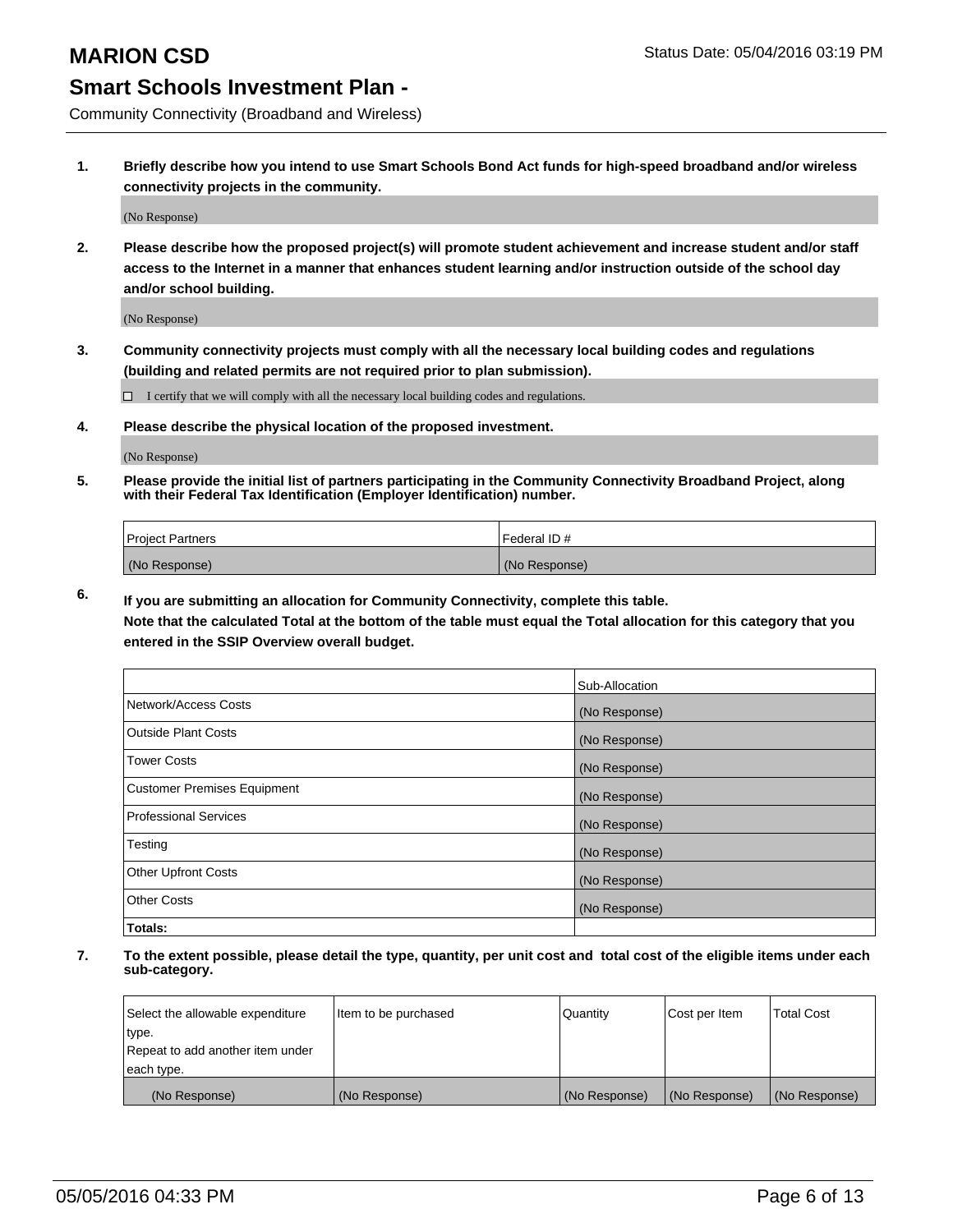#### Classroom Learning Technology

**1. In order for students and faculty to receive the maximum benefit from the technology made available under the Smart Schools Bond Act, their school buildings must possess sufficient connectivity infrastructure to ensure that devices can be used during the school day. Smart Schools Investment Plans must demonstrate that sufficient infrastructure that meets the Federal Communications Commission's 100 Mbps per 1,000 students standard currently exists in the buildings where new devices will be deployed, or is a planned use of a portion of Smart Schools Bond Act funds, or is under development through another funding source.**

**Smart Schools Bond Act funds used for technology infrastructure or classroom technology investments must increase the number of school buildings that meet or exceed the minimum speed standard of 100 Mbps per 1,000 students and staff within 12 months. This standard may be met on either a contracted 24/7 firm service or a "burstable" capability. If the standard is met under the burstable criteria, it must be:**

**1. Specifically codified in a service contract with a provider, and**

**2. Guaranteed to be available to all students and devices as needed, particularly during periods of high demand, such as computer-based testing (CBT) periods.**

**Please describe how your district already meets or is planning to meet this standard within 12 months of plan submission.**

Our priority on network infrastructure through Smart Schools resources will allow us to retain this speed and improve the efficiency of our network breadth. With regards to specific classroom technology, our network management will limit guest network access to data intensive applications so as to keep speed available for instructional purposes. We will also ensure that any device purchase by current to latest network adapter technology and that in-class technology, not devices, is optimized for performance at the outlined speeds required though this initiative.

#### **1a. If a district believes that it will be impossible to meet this standard within 12 months, it may apply for a waiver of this requirement, as described on the Smart Schools website. The waiver must be filed and approved by SED prior to submitting this survey.**

 $\Box$  By checking this box, you are certifying that the school district has an approved waiver of this requirement on file with the New York State Education Department.

### **2. Connectivity Speed Calculator (Required)**

|                         | Number of<br><b>Students</b> | Multiply by<br>100 Kbps | Divide by 1000 Current Speed<br>to Convert to<br>Required<br>Speed in Mb | lin Mb | Expected<br>Speed to be<br>Attained Within   Required<br>12 Months | <b>Expected Date</b><br><b>When</b><br>Speed Will be<br><b>Met</b> |
|-------------------------|------------------------------|-------------------------|--------------------------------------------------------------------------|--------|--------------------------------------------------------------------|--------------------------------------------------------------------|
| <b>Calculated Speed</b> | 738                          | 73.800                  | 73.8                                                                     | 181    | (No<br>Response)                                                   | l (No<br>Response)                                                 |

#### **3. If the district wishes to have students and staff access the Internet from wireless devices within the school building, or in close proximity to it, it must first ensure that it has a robust Wi-Fi network in place that has sufficient bandwidth to meet user demand.**

**Please describe how you have quantified this demand and how you plan to meet this demand.**

We have looked at best practices in private industry and other public school environments to determine recommended device to access point ratios and ensuring that access points are strategically placed to deployed for access, especially in high density areas like the auditorium and gymnasium. As aforementioned, we will subscribe to the latest wireless dual-band technologies, endpoint encryption on guest BYOD phones/tablets/laptops, and manage bandwidth most appropriately toward academic endeavors.

We will also utilize Wi-Fi analyzer applications to test zones, routinely meet to discuss traffic analytics, and secure user feedback by way of satisfaction assessments. We have outlined a tentative plan and secured equipment quotes from various vendors in the development of quantifying this effort.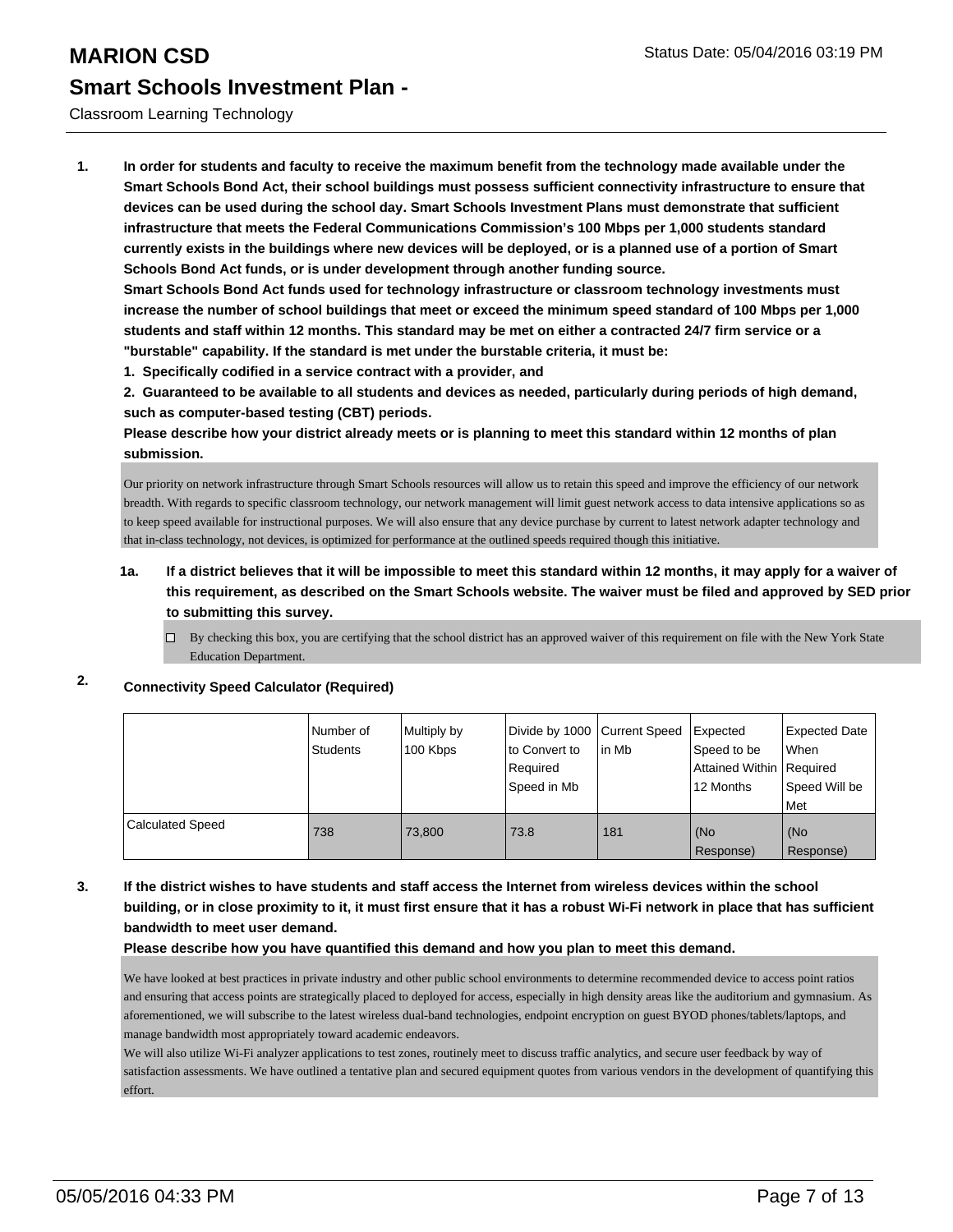#### Classroom Learning Technology

**4. All New York State public school districts are required to complete and submit an Instructional Technology Plan survey to the New York State Education Department in compliance with Section 753 of the Education Law and per Part 100.12 of the Commissioner's Regulations.**

**Districts that include educational technology purchases as part of their Smart Schools Investment Plan must have a submitted and approved Instructional Technology Plan survey on file with the New York State Education Department.**

- $\boxtimes$  By checking this box, you are certifying that the school district has an approved Instructional Technology Plan survey on file with the New York State Education Department.
- **5. Describe the devices you intend to purchase and their compatibility with existing or planned platforms or systems. Specifically address the adequacy of each facility's electrical, HVAC and other infrastructure necessary to install and support the operation of the planned technology.**

The district will be purchasing SMART Boards, Prometheon displays which are new technology that allow for enhanced classroom management functionality, audio support in the classroom, etc. They work great with our current platforms/systems. The two buildings that would immediately benefit from these funds have ample electrical and other infrastructure prerequisites in place to allow for a successful day one rollout.

#### **6. Describe how the proposed technology purchases will:**

- **> enhance differentiated instruction;**
- **> expand student learning inside and outside the classroom;**
- **> benefit students with disabilities and English language learners; and**
- **> contribute to the reduction of other learning gaps that have been identified within the district.**

**The expectation is that districts will place a priority on addressing the needs of students who struggle to succeed in a rigorous curriculum. Responses in this section should specifically address this concern and align with the district's Instructional Technology Plan (in particular Question 2 of E. Curriculum and Instruction: "Does the district's instructional technology plan address the needs of students with disabilities to ensure equitable access to instruction, materials and assessments?" and Question 3 of the same section: "Does the district's instructional technology plan address the provision of assistive technology specifically for students with disabilities to ensure access to and participation in the general curriculum?"**

We strive to provide all students with the technology that will allow them to learn to their fullest potential. We do not delineate between what is available to a specific subset of our population. All students will be provided with the technologies that are agreed upon to support their learning. As mentioned above, there are audio offerings for classroom technology that could assist with ESOL/SWD needs. There are engaging technologies available that allow for more dynamic, tactile learning through tough interface learning.

Our commitment to personalized learning will ensure all students are given the tools that today's demands require for their individual growth. All students will be afforded with the rigor of tailored objectives through technological adoption in the classroom.

**7. Where appropriate, briefly describe how the proposed technology purchases will enhance ongoing communication with parents and other stakeholders and help the district facilitate technology-based regional partnerships, including distance learning and other efforts.**

Having a more robust network infrastructure allows for more reliability with everything, including communication. The district uses SchoolMessenger to maintain dialogue with parents throughout the school year with regular emails and for urgent communications. Further, having an upgraded network spectrum will allow for more collaboration and shared educational offerings through video conferencing and global awareness campaigns to expand the purview of the traditional brick-and-mortar classroom confines.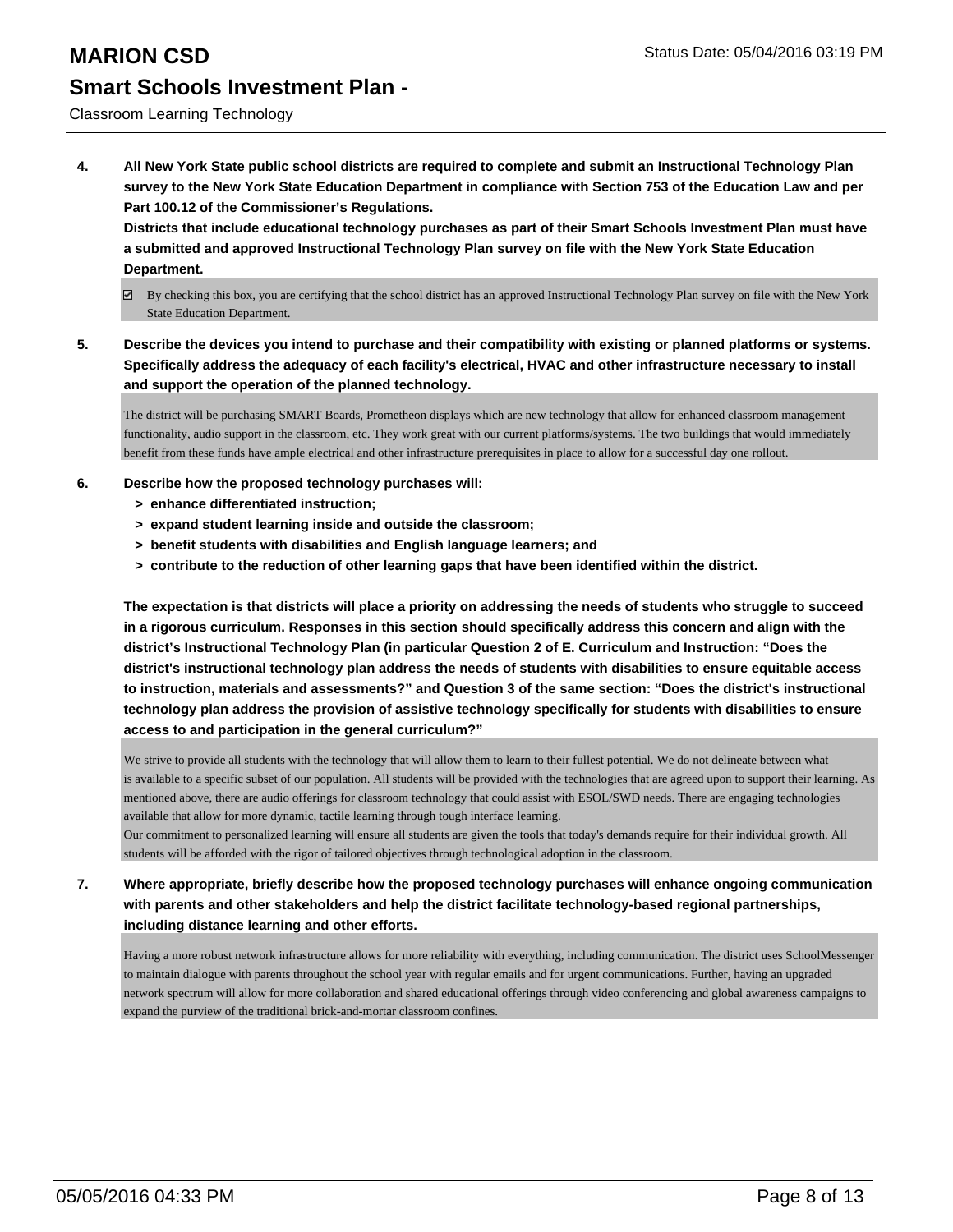Classroom Learning Technology

**8. Describe the district's plan to provide professional development to ensure that administrators, teachers and staff can employ the technology purchased to enhance instruction successfully.**

**Note: This response should be aligned and expanded upon in accordance with your district's response to Question 1 of F. Professional Development of your Instructional Technology Plan: "Please provide a summary of professional development offered to teachers and staff, for the time period covered by this plan, to support technology to enhance teaching and learning. Please include topics, audience and method of delivery within your summary."**

Our district has already begun providing professional development to staff for areas of technology including Google Classroom, iPad usage, Google Apps for Education, and a host of other online learning platforms. Time has been allocated on both of our staff conference days for technology instruction and we maintain a monthly newsletter on current trends and updates to systems. We also recently added a new position last year to be a champion for digital use for our teachers, our Coordinator of Instructional Technology.

Further we offer optional training to teachers for advanced technologicial integration opportunities and many have taken advantage of that extra support we offer here. For specific Smart Schools purchases, the teachers are already familiar with the Promtheon compatible software platform, but we would certainly address any issues connection to our wireless network upgrade or additional concerns with in-class device connectivity troubleshooting by way of our technology support staff.

**9. Districts must contact the SUNY/CUNY teacher preparation program that supplies the largest number of the district's new teachers to request advice on innovative uses and best practices at the intersection of pedagogy and educational technology.**

 $\boxtimes$  By checking this box, you certify that you have contacted the SUNY/CUNY teacher preparation program that supplies the largest number of your new teachers to request advice on these issues.

**10. A district whose Smart Schools Investment Plan proposes the purchase of technology devices and other hardware must account for nonpublic schools in the district.**

**Are there nonpublic schools within your school district?**

 $\Box$  Yes **☑** No

### **11. Nonpublic Classroom Technology Loan Calculator**

**The Smart Schools Bond Act provides that any Classroom Learning Technology purchases made using Smart Schools funds shall be lent, upon request, to nonpublic schools in the district. However, no school district shall be required to loan technology in amounts greater than the total obtained and spent on technology pursuant to the Smart Schools Bond Act and the value of such loan may not exceed the total of \$250 multiplied by the nonpublic school enrollment in the base year at the time of enactment. See:**

**http://www.p12.nysed.gov/mgtserv/smart\_schools/docs/Smart\_Schools\_Bond\_Act\_Guidance\_04.27.15\_Final.pdf.**

|                                       | 1. Classroom<br>Technology<br>Sub-allocation | 2. Public<br>l Enrollment<br>$(2014 - 15)$ | 3. Nonpublic<br>Enrollment<br>$(2014 - 15)$ | l 4. Sum of<br>Public and<br>l Nonpublic<br>Enrollment                                        | 15. Total Per<br>Pupil Sub-<br>lallocation | 6. Total<br>Nonpublic Loan<br>l Amount |
|---------------------------------------|----------------------------------------------|--------------------------------------------|---------------------------------------------|-----------------------------------------------------------------------------------------------|--------------------------------------------|----------------------------------------|
| Calculated Nonpublic Loan<br>l Amount |                                              |                                            |                                             | (No Response)   (No Response)   (No Response)   (No Response)   (No Response)   (No Response) |                                            |                                        |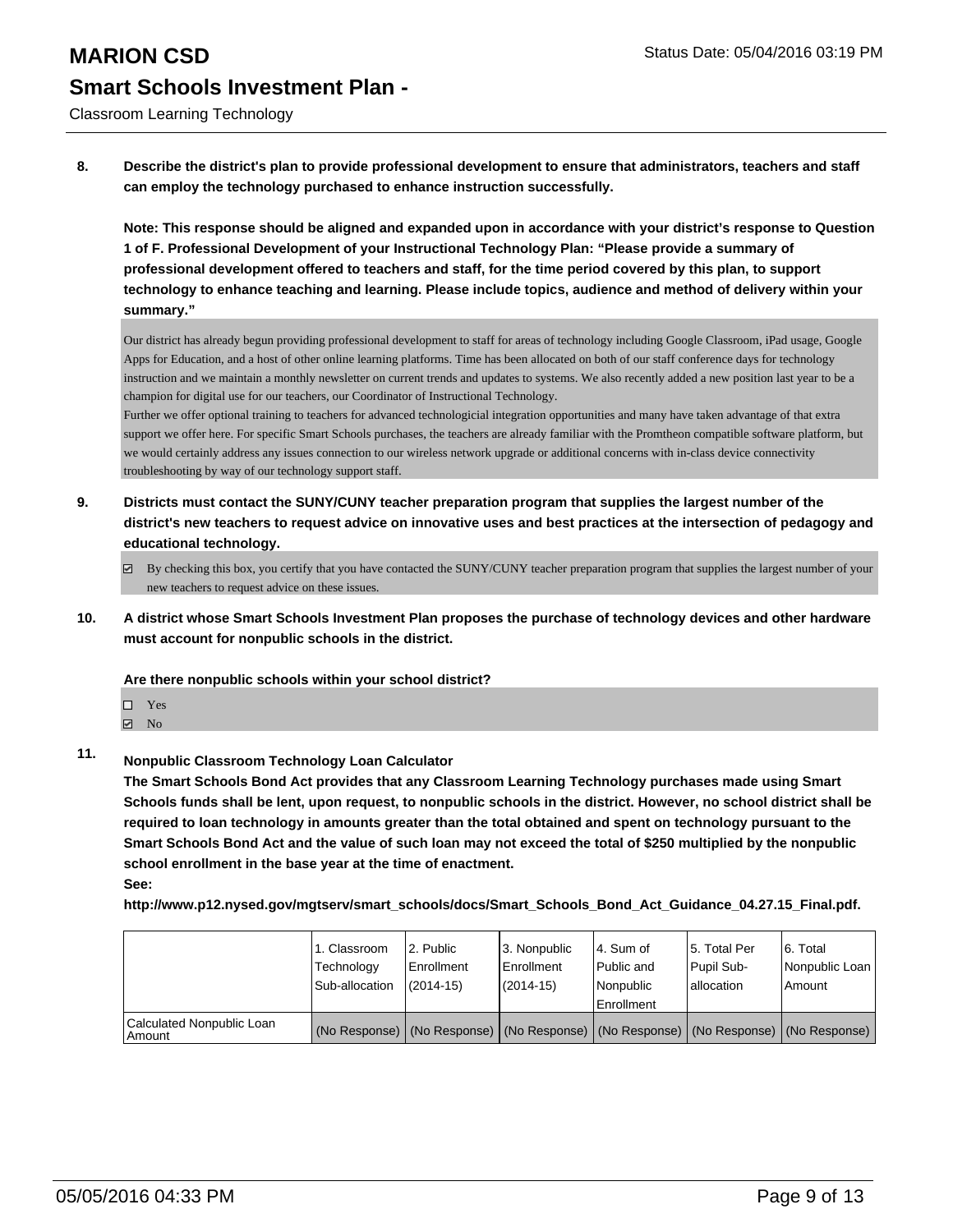Classroom Learning Technology

**12. To ensure the sustainability of technology purchases made with Smart Schools funds, districts must demonstrate a long-term plan to maintain and replace technology purchases supported by Smart Schools Bond Act funds. This sustainability plan shall demonstrate a district's capacity to support recurring costs of use that are ineligible for Smart Schools Bond Act funding such as device maintenance, technical support, Internet and wireless fees, maintenance of hotspots, staff professional development, building maintenance and the replacement of incidental items. Further, such a sustainability plan shall include a long-term plan for the replacement of purchased devices and equipment at the end of their useful life with other funding sources.**

 $\boxdot$  By checking this box, you certify that the district has a sustainability plan as described above.

**13. Districts must ensure that devices purchased with Smart Schools Bond funds will be distributed, prepared for use, maintained and supported appropriately. Districts must maintain detailed device inventories in accordance with generally accepted accounting principles.**

By checking this box, you certify that the district has a distribution and inventory management plan and system in place.

**14. If you are submitting an allocation for Classroom Learning Technology complete this table. Note that the calculated Total at the bottom of the table must equal the Total allocation for this category that you entered in the SSIP Overview overall budget.**

|                          | Sub-Allocation |
|--------------------------|----------------|
| Interactive Whiteboards  | 155,838        |
| Computer Servers         | (No Response)  |
| <b>Desktop Computers</b> | $\Omega$       |
| Laptop Computers         | 0              |
| <b>Tablet Computers</b>  | $\Omega$       |
| <b>Other Costs</b>       | (No Response)  |
| Totals:                  | 155,838.00     |

| Select the allowable expenditure | Iltem to be Purchased | Quantity      | Cost per Item | <b>Total Cost</b> |
|----------------------------------|-----------------------|---------------|---------------|-------------------|
| type.                            |                       |               |               |                   |
| Repeat to add another item under |                       |               |               |                   |
| each type.                       |                       |               |               |                   |
| (No Response)                    | (No Response)         | (No Response) | (No Response) | (No Response)     |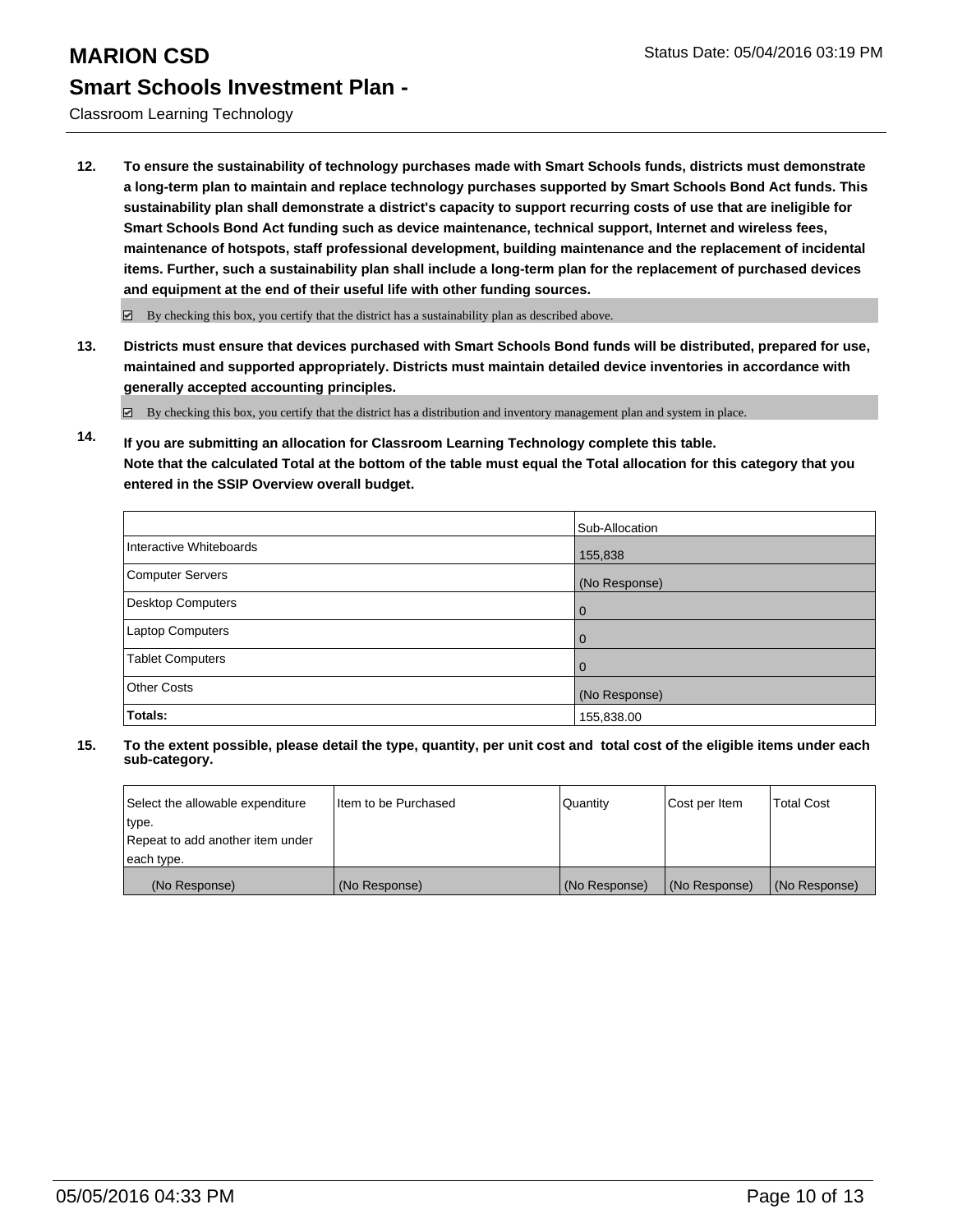#### Pre-Kindergarten Classrooms

**1. Provide information regarding how and where the district is currently serving pre-kindergarten students and justify the need for additional space with enrollment projections over 3 years.**

(No Response)

- **2. Describe the district's plan to construct, enhance or modernize education facilities to accommodate prekindergarten programs. Such plans must include:**
	- **Specific descriptions of what the district intends to do to each space;**
	- **An affirmation that pre-kindergarten classrooms will contain a minimum of 900 square feet per classroom;**
	- **The number of classrooms involved;**
	- **The approximate construction costs per classroom; and**
	- **Confirmation that the space is district-owned or has a long-term lease that exceeds the probable useful life of the improvements.**

(No Response)

**3. Smart Schools Bond Act funds may only be used for capital construction costs. Describe the type and amount of additional funds that will be required to support ineligible ongoing costs (e.g. instruction, supplies) associated with any additional pre-kindergarten classrooms that the district plans to add.**

(No Response)

**4. All plans and specifications for the erection, repair, enlargement or remodeling of school buildings in any public school district in the State must be reviewed and approved by the Commissioner. Districts that plan capital projects using their Smart Schools Bond Act funds will undergo a Preliminary Review Process by the Office of Facilities Planning.**

| Project Number |  |
|----------------|--|
| (No Response)  |  |

**5. If you have made an allocation for Pre-Kindergarten Classrooms, complete this table. Note that the calculated Total at the bottom of the table must equal the Total allocation for this category that you**

**entered in the SSIP Overview overall budget.**

|                                          | Sub-Allocation |
|------------------------------------------|----------------|
| Construct Pre-K Classrooms               | (No Response)  |
| Enhance/Modernize Educational Facilities | (No Response)  |
| Other Costs                              | (No Response)  |
| Totals:                                  |                |

| Select the allowable expenditure | Item to be purchased | Quantity      | Cost per Item | <b>Total Cost</b> |
|----------------------------------|----------------------|---------------|---------------|-------------------|
| type.                            |                      |               |               |                   |
| Repeat to add another item under |                      |               |               |                   |
| each type.                       |                      |               |               |                   |
| (No Response)                    | (No Response)        | (No Response) | (No Response) | (No Response)     |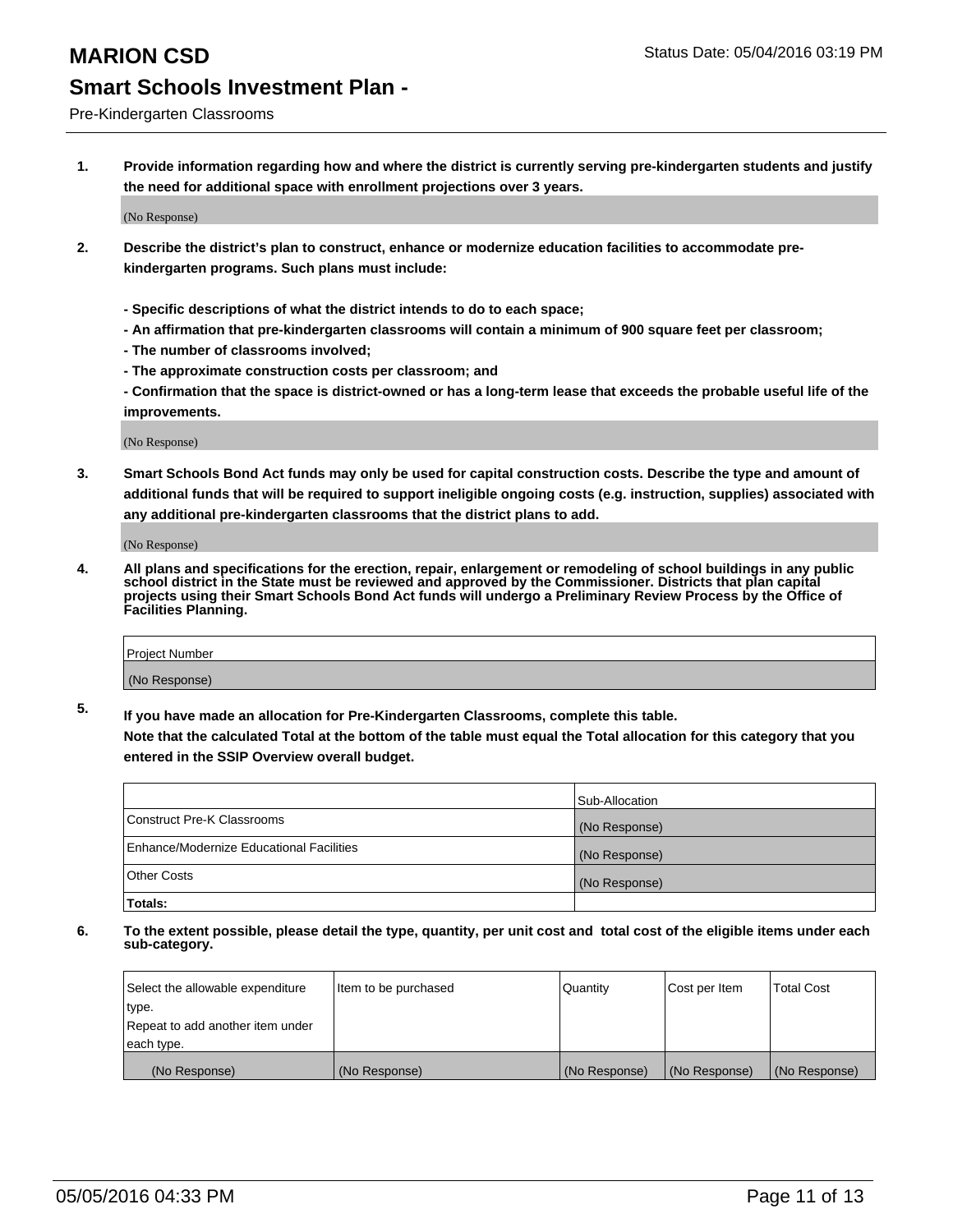Replace Transportable Classrooms

**1. Describe the district's plan to construct, enhance or modernize education facilities to provide high-quality instructional space by replacing transportable classrooms.**

(No Response)

**2. All plans and specifications for the erection, repair, enlargement or remodeling of school buildings in any public school district in the State must be reviewed and approved by the Commissioner. Districts that plan capital projects using their Smart Schools Bond Act funds will undergo a Preliminary Review Process by the Office of Facilities Planning.**

| Project Number |  |
|----------------|--|
| (No Response)  |  |

**3. For large projects that seek to blend Smart Schools Bond Act dollars with other funds, please note that Smart Schools Bond Act funds can be allocated on a pro rata basis depending on the number of new classrooms built that directly replace transportable classroom units.**

**If a district seeks to blend Smart Schools Bond Act dollars with other funds describe below what other funds are being used and what portion of the money will be Smart Schools Bond Act funds.**

(No Response)

**4. If you have made an allocation for Replace Transportable Classrooms, complete this table. Note that the calculated Total at the bottom of the table must equal the Total allocation for this category that you entered in the SSIP Overview overall budget.**

|                                                | Sub-Allocation |
|------------------------------------------------|----------------|
| Construct New Instructional Space              | (No Response)  |
| Enhance/Modernize Existing Instructional Space | (No Response)  |
| <b>Other Costs</b>                             | (No Response)  |
| Totals:                                        |                |

| Select the allowable expenditure | Item to be purchased | Quantity      | Cost per Item | <b>Total Cost</b> |
|----------------------------------|----------------------|---------------|---------------|-------------------|
| type.                            |                      |               |               |                   |
| Repeat to add another item under |                      |               |               |                   |
| each type.                       |                      |               |               |                   |
| (No Response)                    | (No Response)        | (No Response) | (No Response) | (No Response)     |